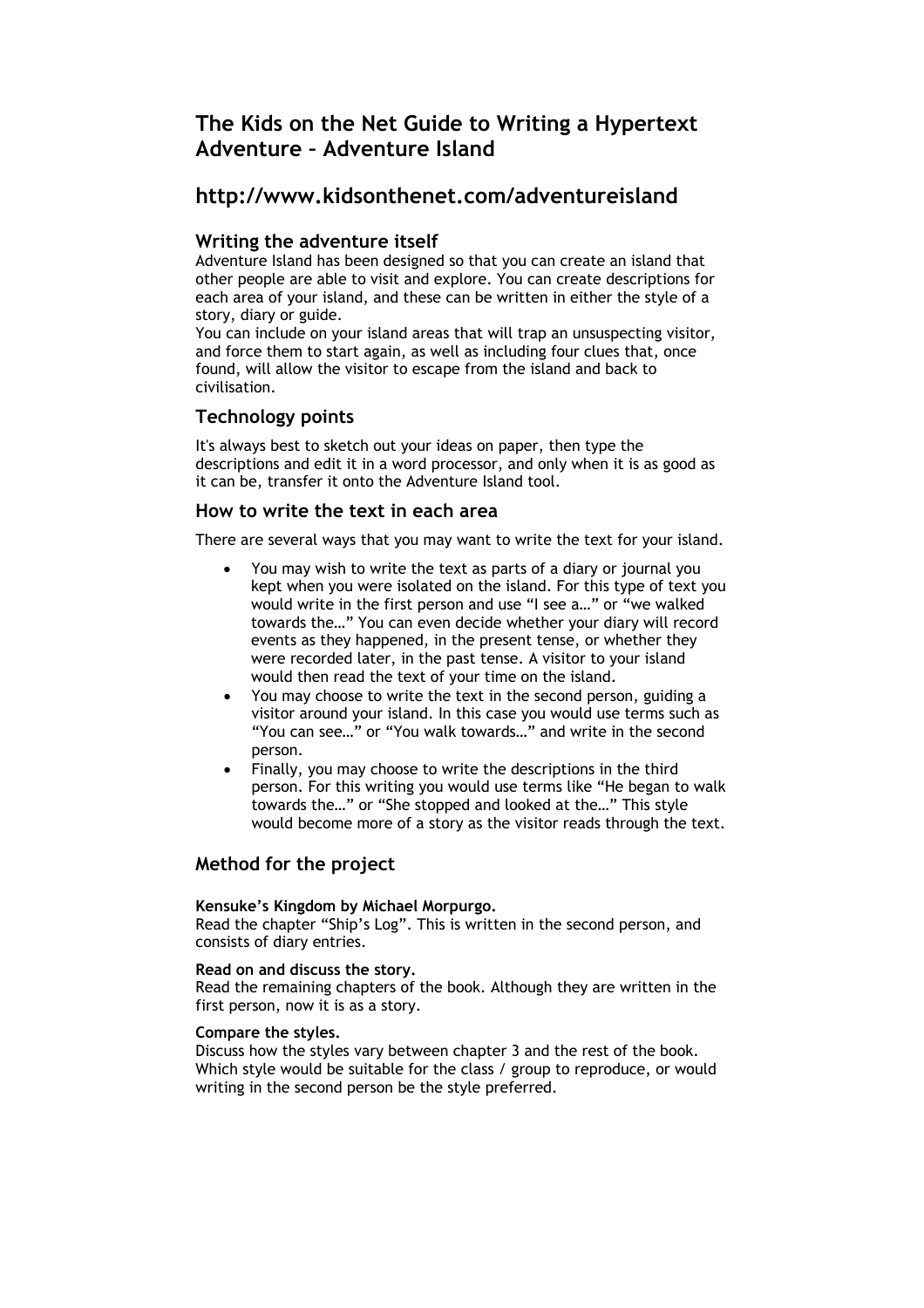# The stages involved in creating your own  $Ai$ Island



• **Stage 1: Request a username and password.**  If you don't already have a username and password, please send an email to Kids on the Net (info@kidsonthenet.com) with the subject line "Adventure Island", stating that you are requesting a password, and giving your name and school. We will send you a username and password to enter the Adventure Island tool.

### **PRELIMINARY SETUP**

• **Stage 2: Begin using the Adventure Island tool.**

Go to http://www.kidsonthenet.com/adventureisland and click on *Create an Island > Create Your Island > Teachers' Login* Log in using the teacher's username and password you were given.

• **Stage 3: Your island name.**

Choose the name of your island. (This will be displayed on the islands page).

You might want to set these up before starting the class, although it takes very little time. The class may want to help choose the name.

• **Stage 4: Enter your school name.** 

Keep this brief as it will be used as the username for the pupils (St John and St Mary's Church of England Combined School, Hatton, Wiltshire is too long – try St John\_St Mary): it will also appear on each page of your island when complete.

- **Stage 5: Choose an island design.** Click "*Choose Map*" Select one island from the list of maps available. At this point using a whiteboard would be a useful way to involve the whole class.
- **Stage 6: The starting point.**

Click "*Choose Start Co-ordinate*" Choose where visitors will 'land' when they arrive at your island. If they are shipwrecked it should be a coastal square – a plane might crash more centrally.

- **Stage 7: Pupil password.**
	- Click "*Allow Access*"

Set up a pupil password, making sure that the class / group remember it. This will allow pupils to enter the text description section.

• **Stage 8: Log out.**

Click "*Log Out*" (bottom right)

Finishes your teacher session and returns you to the main page of the tool.

## **CREATE THE ROUTE**

• **Stage 9: Create the grid**

**Tip**: practice creating islands beforehand, so that you know what is and isn't possible.

You can use a whiteboard to bring up the grid and draw a route on it. A flipchart can work as well.

You may choose to make the areas link to all others, and allow visitors to wander around randomly, or you may decide to create a 'path' around the island that a visitor will have to follow.

Talk about all the areas on the island, and decide if you are going to include any 'traps' that will require the visitor to start again.

Draw the route using arrows – any dead ends have one way in and one way out and traps will have no ways/links out). Your route may be one-way or you can allow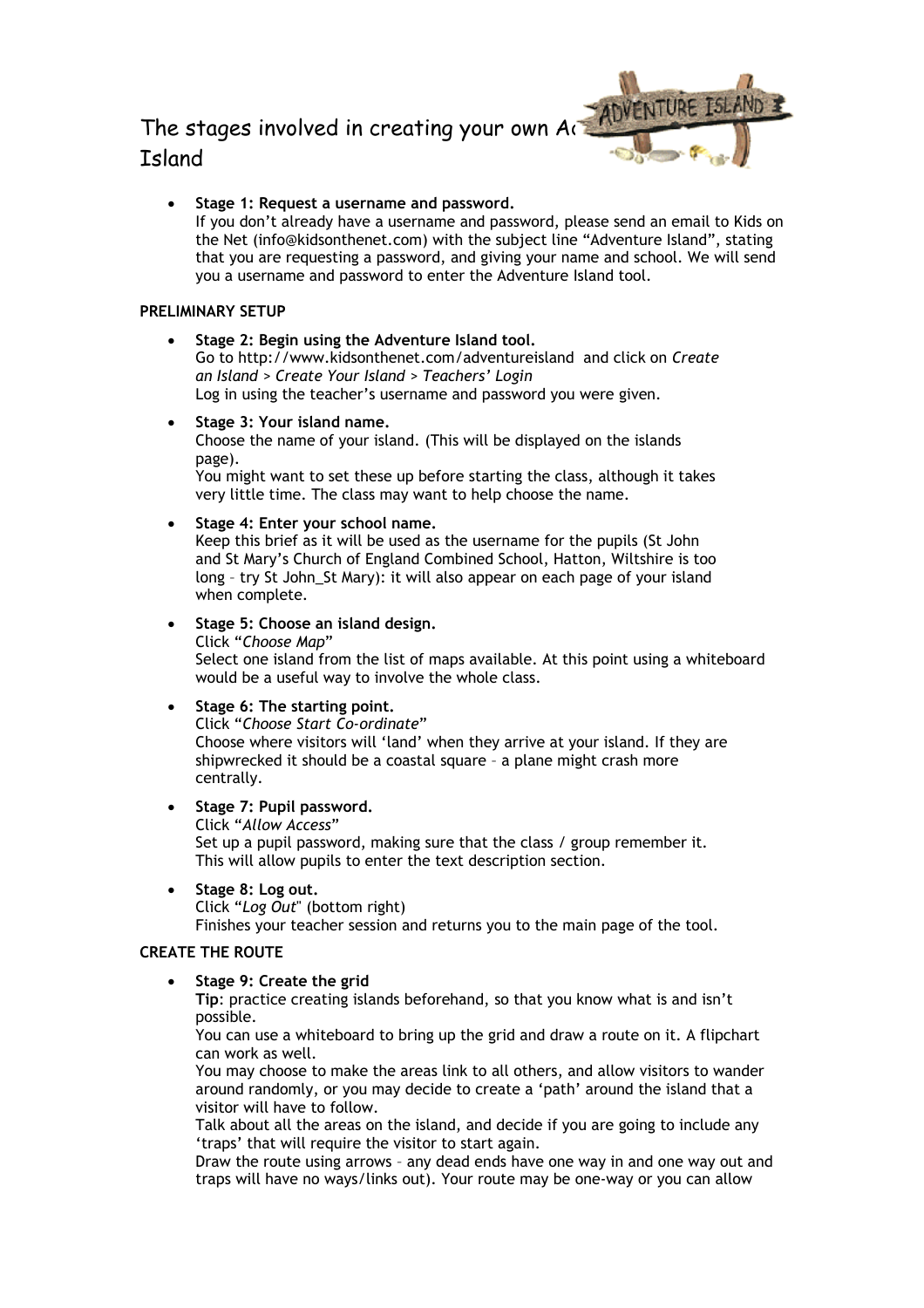users to retrace their steps.

Check the grid plan when complete – pupils can test the route with their fingers. Each grid should now clearly show the ways in and out.

• **Stage 10: Assign the squares** 

Assign pupils to each square (numbers 1-36, if used), and talk about the way the squares fit together. Writing needs to be "open" so the next writer isn't restricted. You will also need to assign someone to write each of the four clue texts. The starting and finishing texts are often written collaboratively in class.

### • **Stage 11: Writing the island texts**

Write on paper and/or in a word processor first so that the texts are polished before they are typed in. (Warn pupils there is no point in doing WordArt or lots of other formatting because only words will transfer to the website.)

### **ENTERING TEXT ON WEBSITE**

• **Stage 12: Pupil log in.** 

Log in using the pupil password you created, along with their school/group name as username.

• **Stage 13: Writing a text in a square** 

Click *"Choose a Grid to Edit"*  Click on a coordinate (square) to display the input box. (Hovering over the grid shows the number). Pupils can enter their texts.

• **Stage 14: Enter the 'clues' text**

Click *"Create a Clue"*

Groups or individuals can enter the text for the four clues. The final stage might be to create the "escape" page or end text that allows the visitor to 'escape' from the Island.

• **Stage 15: Log out of the pupil section**  Return to the main page.

### **EDITING STAGE**

- **Stage 16: Log into the teacher area**
- **Stage 17: Edit the text** Click *"Edit Map Texts"* Check the pupils' work for spelling and punctuation errors. Ensure the text is written in the correct person  $(1^{st}, 2^{nd}$  or  $3^{rd}$ ) depending on the style decided at the start of the project.

• **Stage 18: Add links as you edit** At this point you can begin to add the geographical links from area to area. Your pre-planned grid should help you.

• **Stage 19: Add the clues** 

Select the four squares that will contain the clues by choosing that grid square and then selecting the clue from the drop-down. The final escape text will appear as soon as all four clues have been found.

**HINT:** if you have created a 'path' around your island, one of the clues will have to be placed in the final square that a visitor reaches.

• **Stage 20: Test Map** 

You can do this with or without the class. Test the island to see if there are any problems – squares in which the text does not follow properly, or a clue that is impossible to reach. NOTE: there is a bug in this test which means at the end of the test you may have to close down the window and return to the Adventure Island website.